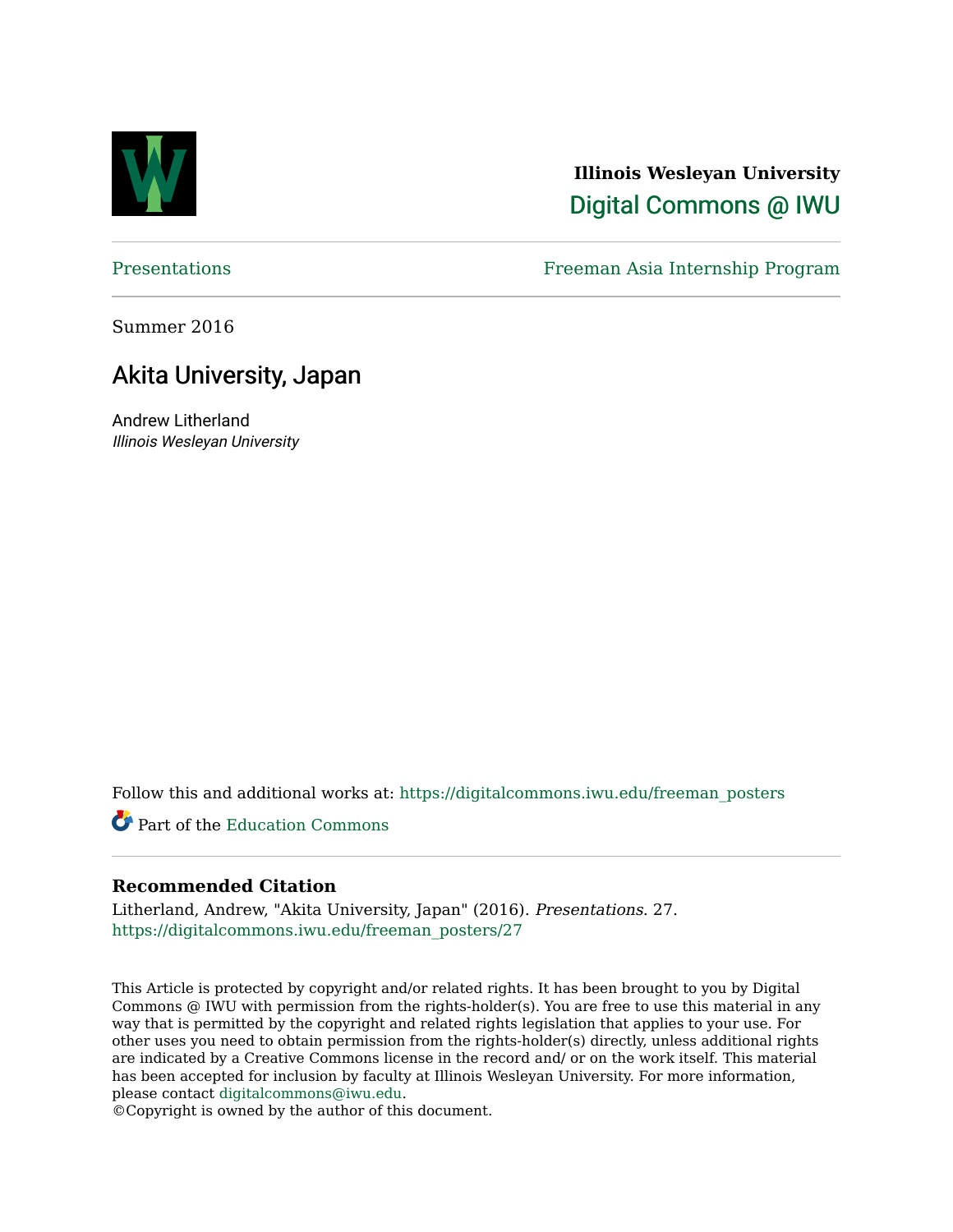# Internship in Akita

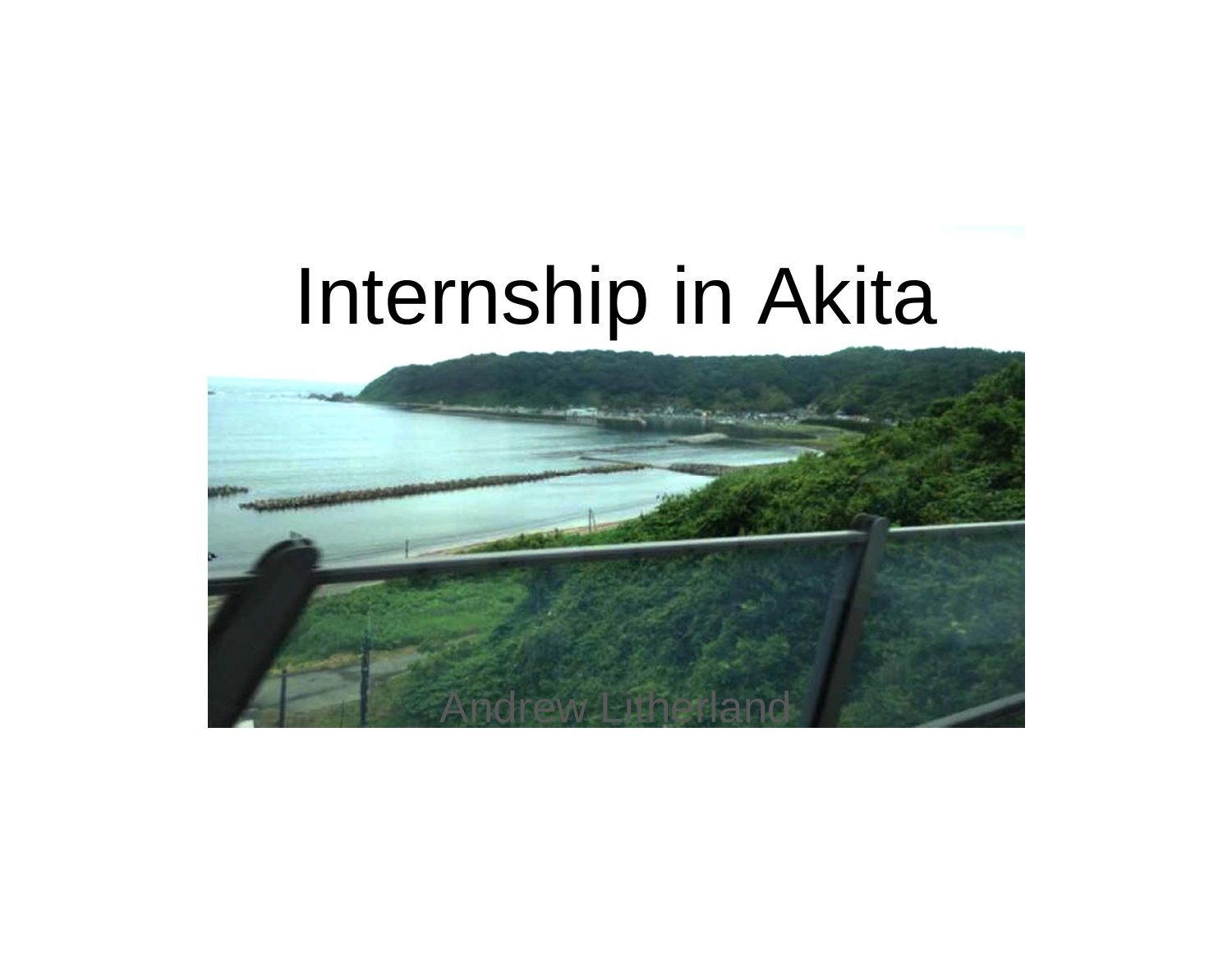### Akita International University

All students spoke fluent English

Students from all over the world!

Famous library with umbrella design.







The office building where I worked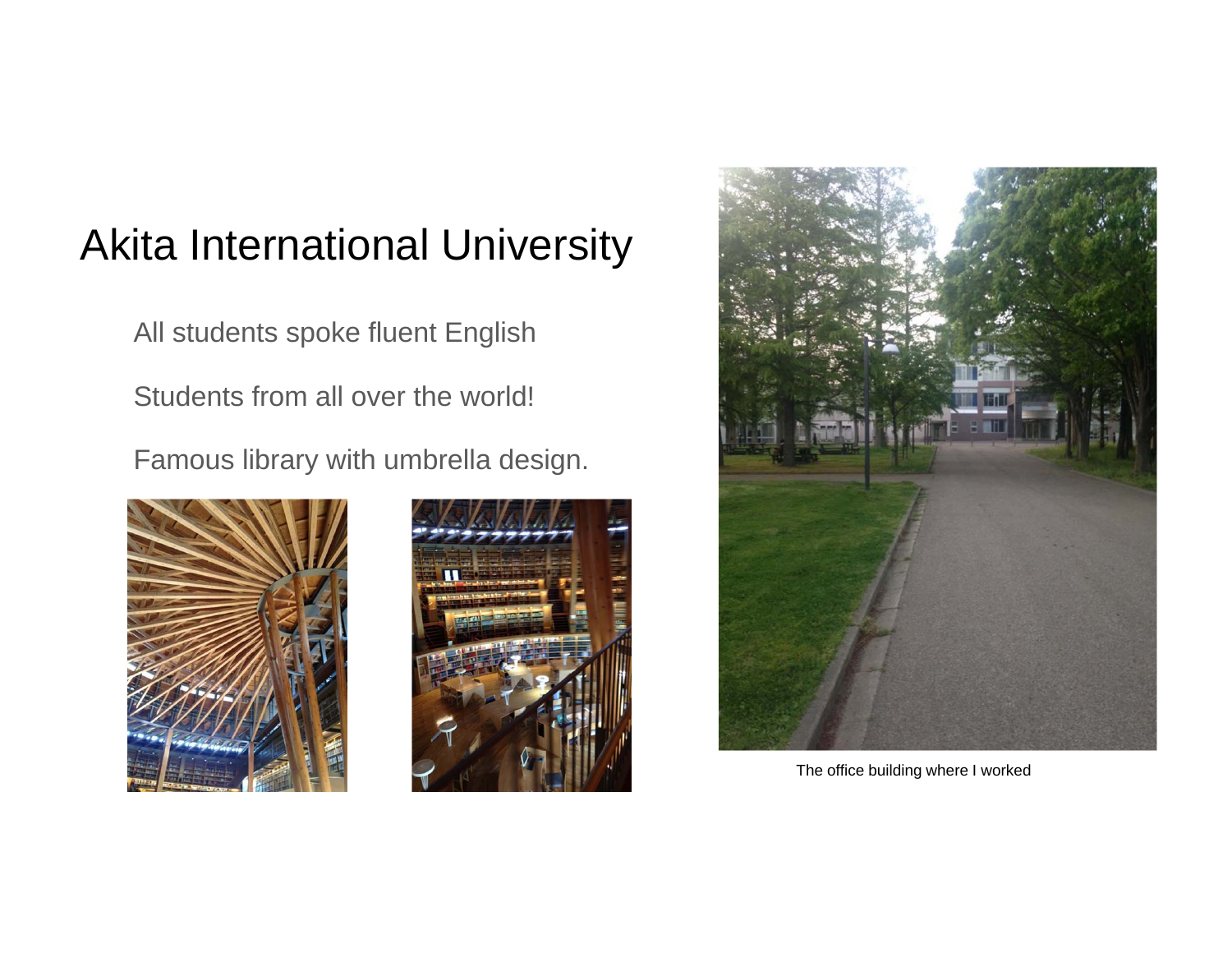## Working in Akita

Helped RCOS office (Research and Community Outreach Services) organize events for AIU **Students** 

> Included rice planting events, traditional festivals, elementary school visits, and more!

- Provided tours for guests, including young Japanese students or locals interested in AIU.
- Held English conversation sessions with Japanese students and other Language learners!



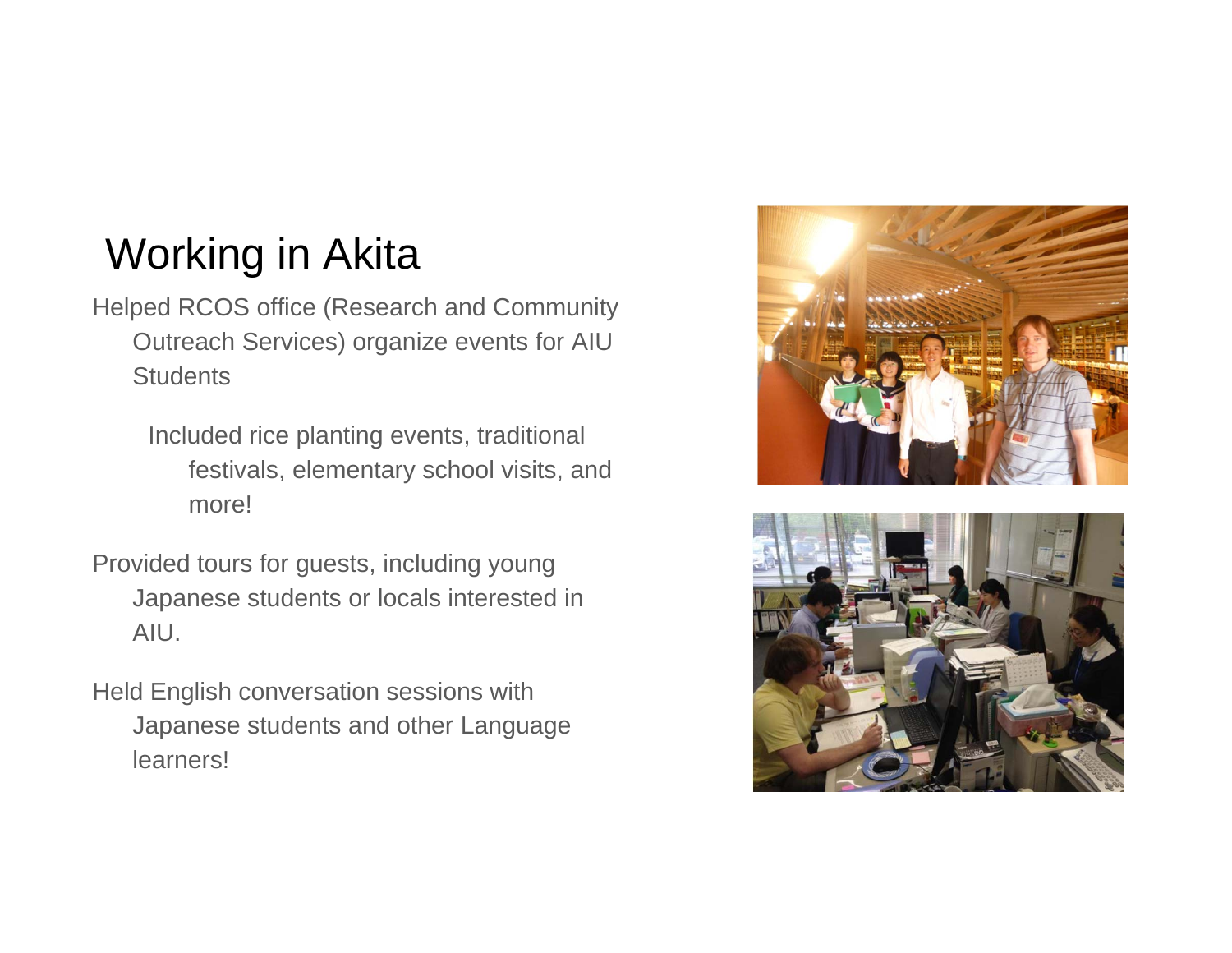#### Amazing Culture!

- Got the opportunity to meet and have lunch with professional sumo wrestler Takakaze and learn a lot about sumo.
- Experienced the local tradition of Namahage, where demons break into homes wearing scary masks, and must be warded off with offerings of food and *sake*!



Japanese Namahage on<br>display at Nyudozaki Cape.



Sumo Wrestler Takakaze with the AIU school mascot, One!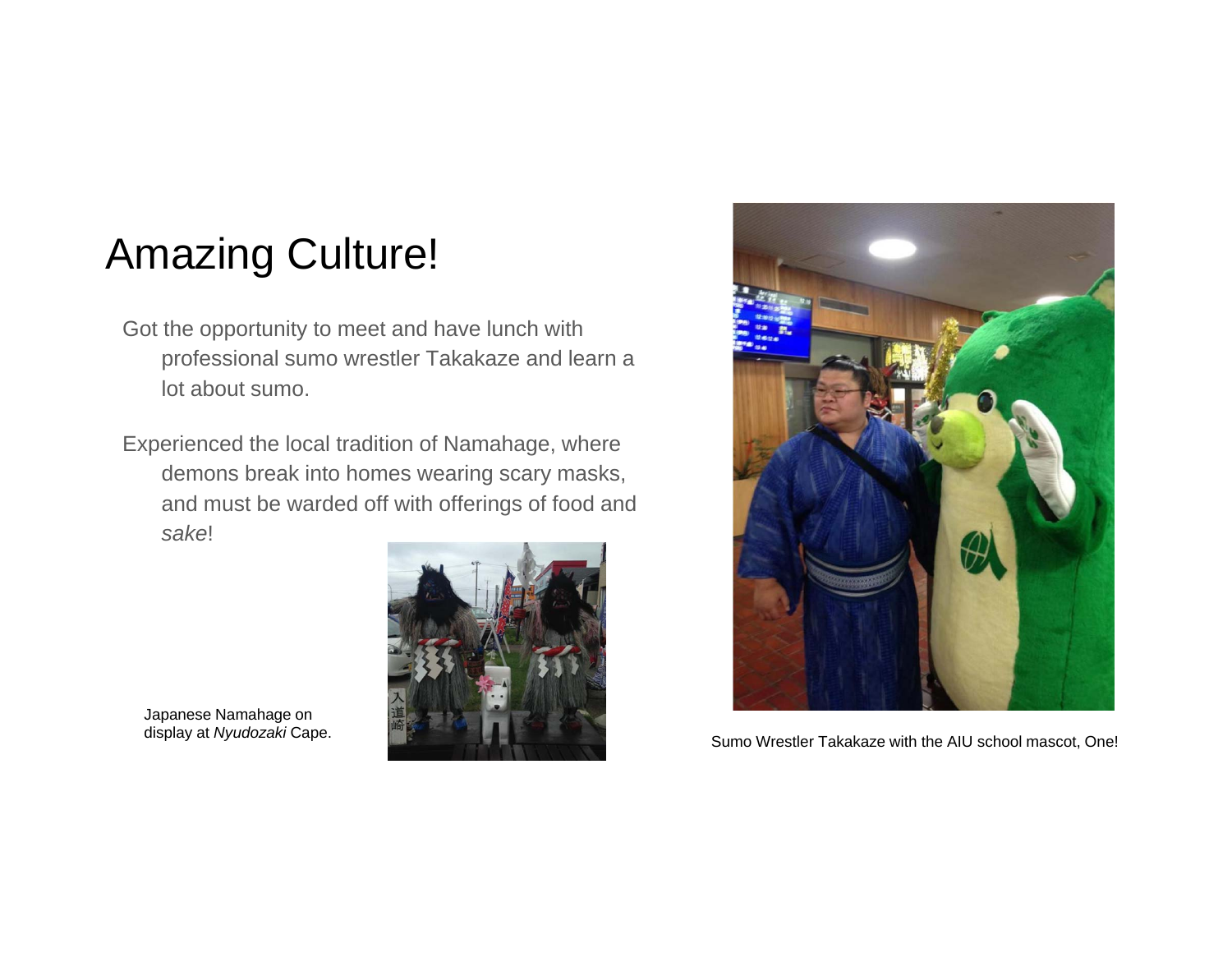## Beautiful Sights!



A rocky shoreline meeting the Sea of Japan AIU Students crowding around locally A lighthouse which serves as the symbol of *Nyudozaki* Cape



owned Japanese restaurants



Everywhere I looked was a photo-worthy sight!